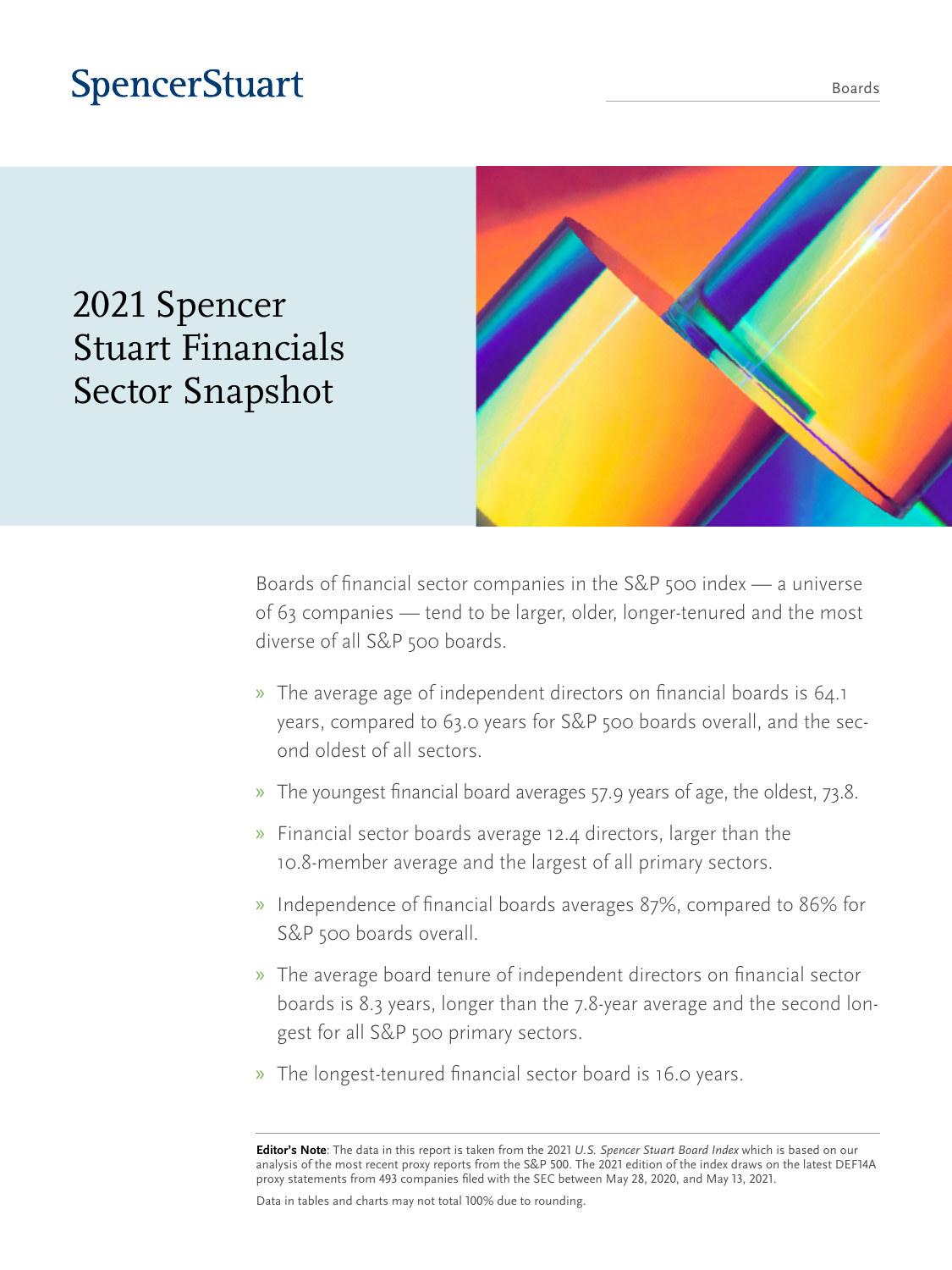### **Diversity**

The diversity of financial boards outpaces the S&P 500 universe, with directors from underrepresented communities (women, Black/African American, Hispanic/Latino and Asian men) constituting 46% of directors on financial boards, compared with 43% of S&P 500 boards — the highest of all sectors. Women represent 31% of all financial board members in 2021, compared to 30% of S&P 500 directors and the second highest (tied with real estate) of all sectors.

Both the financial sector and the S&P 500 index fall short of reflecting U.S. demographics, where according to the U.S. Census Bureau, 51% of the U.S. population are women and about 42% identify as Hispanic/Latino/a (18.5%), Black/African American (13.4%), Asian (5.9%), American Indian or Alaskan native (1.3%), or multiracial (2.8%).

Thirty percent (30%) of financial companies disclosed director-specific race/ethnicity details, compared with 28% of all S&P 500 companies. Thirty-seven percent (37%) of the sector disclosed a commitment to including directors from underrepresented communities in searches for new directors, just below the 39% average of S&P 500 companies.



#### **—DIVERSITY OF FINANCIAL BOARDS**

One financial board (2% of the sector) has no Black/African American, Hispanic/ Latino/a or Asian directors. In contrast, 37 (8%) S&P 500 boards have no Black/ African American, Hispanic/Latino/a and Asian directors. Ninety-six percent (96%) of the S&P 500 index have at least two female directors, and two thirds (72%) have three or more female directors. In contrast, 92% of financial boards have three or more women directors, the highest of all sectors. Sixteen S&P 500 boards are composed of at least 50% women, including two financial boards.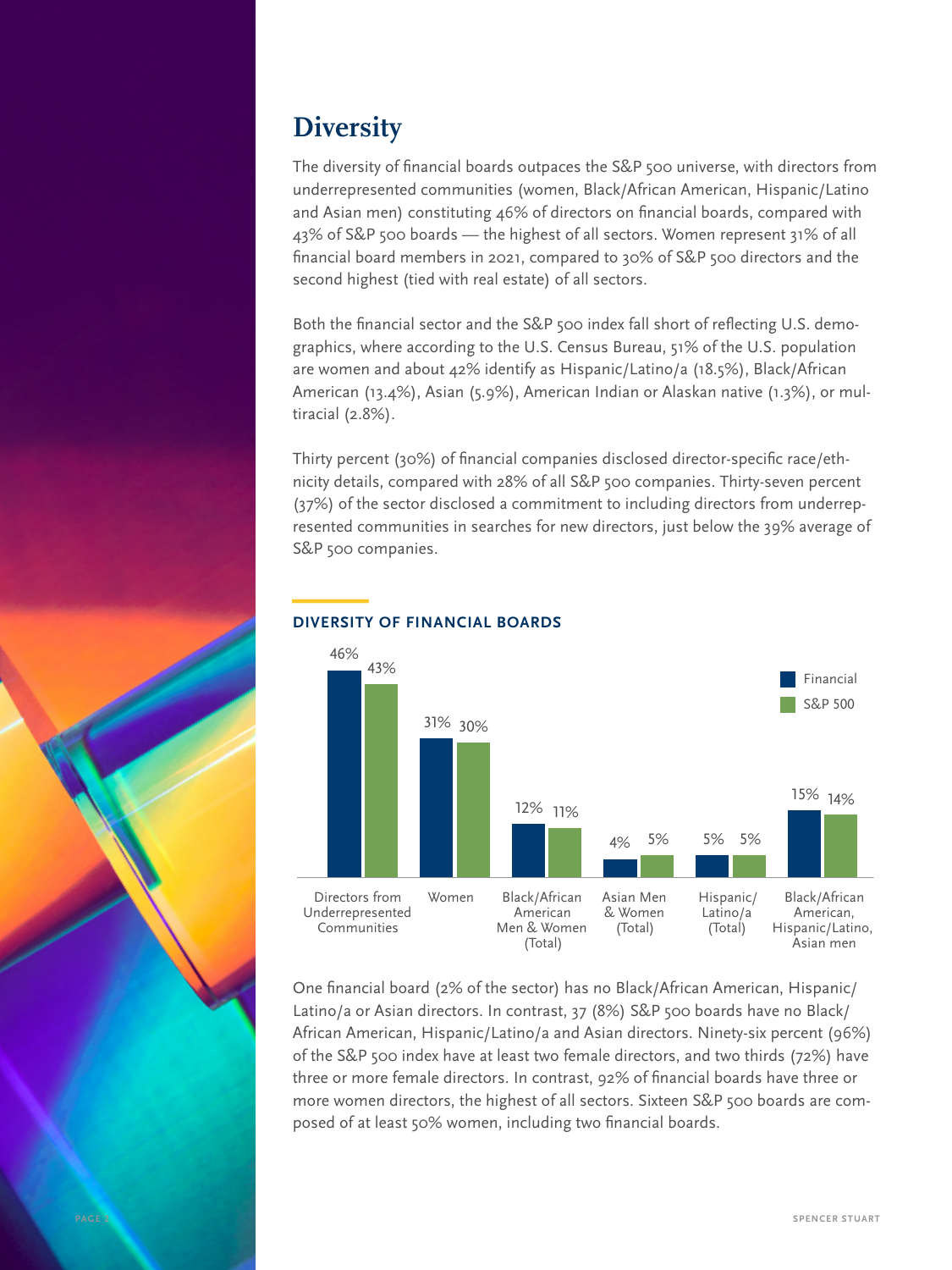### **New independent director backgrounds**

Forty companies — 63% of the surveyed S&P 500 financial companies — have added at least one independent director over the past year. Appointees averaged 56.8 years of age, below the 57.5 average for all independent directors joining S&P 500 boards. First-time directors represented 37% of independent directors joining financial boards, compared to a 35% overall average.

Directors from underrepresented communities constituted 69% of the 68 independent directors joining financial boards over the past year, compared to 72% of directors joining S&P 500 boards.



#### **—DIVERSITY OF INDEPENDENT DIRECTORS JOINING FINANCIAL BOARDS**

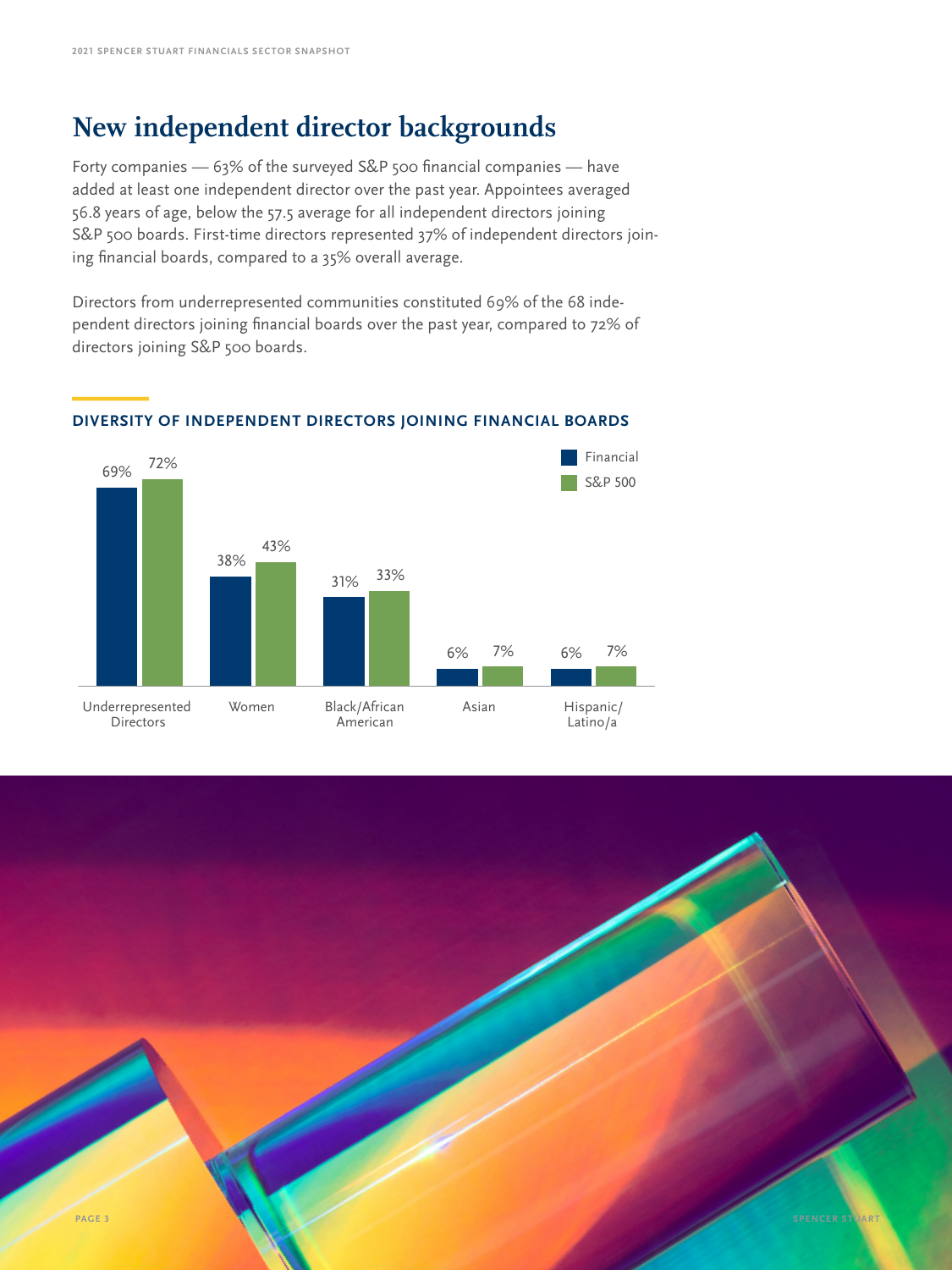Fifty-six percent (56%) of the independent directors joining financial boards are actively employed, equal to 56% of independent directors joining S&P 500 boards overall. Compared to the S&P 500 incoming class of independent directors, in 2021, financial boards recruited a higher percentage of financial executives and the highest percentage of bankers/investment bankers.

|                                      | 2021 Financials | 2021 S&P 500 |
|--------------------------------------|-----------------|--------------|
| <b>CEOs</b>                          | 22%             | 22%          |
| Active                               | 13%             | 12%          |
| Retired                              | 9%              | 10%          |
| Chairs/presidents/COOs               | 6%              | 4%           |
| Active                               | $1\%$           | 2%           |
| Retired                              | 4%              | 2%           |
| Line/functional leaders              | 22%             | 21%          |
| Division/subsidiary leaders          | 9%              | 12%          |
| Finance/accounting executives        | 34%             | 27%          |
| Financial executives/CFOs/treasurers | 12%             | 13%          |
| Investment managers/investors        | 12%             | 8%           |
| Bankers/investment bankers           | 10%             | 3%           |
| Public accounting executives         | 0%              | 3%           |
| Academics/nonprofit executives       | 0%              | 4%           |
| Consultants                          | 1%              | 1%           |
| Legal                                | 6%              | 4%           |
| Others                               | 0%              | 5%           |

#### **—NEW INDEPENDENT DIRECTOR FUNCTIONAL BACKGROUNDS**

### **Board leadership**

Most financial sector CEOs also serve as board chair. The chair and CEO roles are separated at only 40% of financial sector boards — significantly lower than the 59% average for the S&P 500 index and the lowest percentage of all sectors. Executive chairs are in place at 10% of financial sector boards, compared to 15% for the S&P 500 — the second-lowest percentage of all sectors. Independent chairs are in place at 27% of financial sector boards, compared to 37% of the S&P 500 and tied with the communication services sector as the lowest of all primary sectors. Independent lead directors are in place at 79% of financial sector boards, compared to 70% of the S&P 500.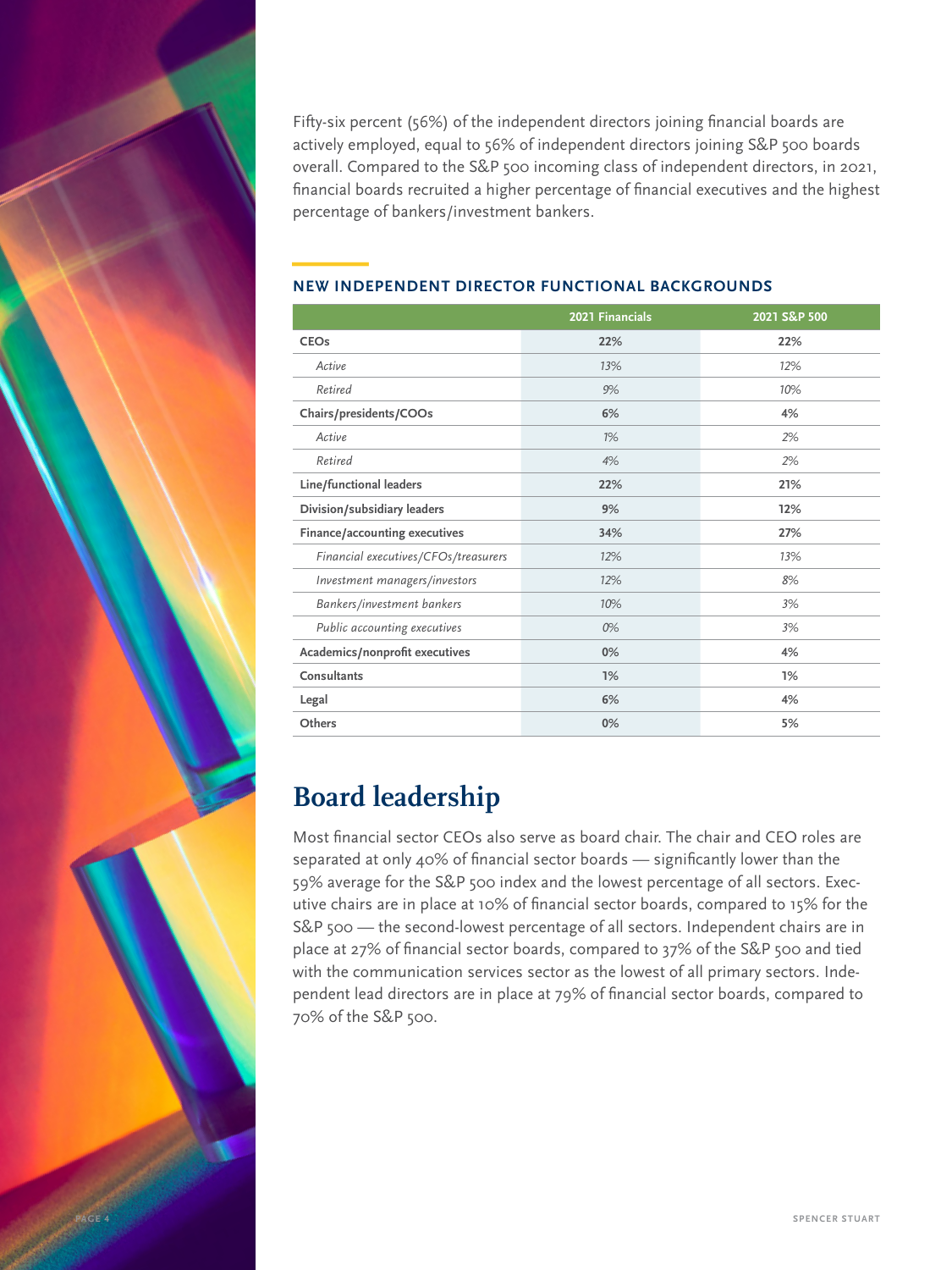### **Board organization and process**

Compared to the S&P 500 index, financial sector boards and their committees tend to be larger and meet more frequently than the S&P 500 index. The sector held the most board, audit committee and nominating/governance committee meetings of all primary sector companies in the S&P 500.

Financial sector boards average the second-highest number of committees of all primary sectors in the S&P 500, averaging just under five committees. In addition to audit, compensation and nominating/governance committees — in place at all financial sector companies — 65% have a risk committee, a requirement for many financial services companies; 43% have an executive committee; 32% have a finance committee; and 21% have a technology committee.

#### **—BOARD ORGANIZATION AND PROCESS**

|                                 | 2021 Financials | 2021 S&P 500 |
|---------------------------------|-----------------|--------------|
| Classified board                | 5%              | 10%          |
| Board meetings (avg #)          | 11.8            | 9.4          |
| Board committees (avg #)        | 4.9             | 4.2          |
| <b>Audit committee</b>          |                 |              |
| Size (avg #)                    | 5.0             | 4.5          |
| Meetings (avg $#$ )             | 10.5            | 8.4          |
| <b>Compensation committee</b>   |                 |              |
| Size (avg #)                    | 4.8             | 4.3          |
| Meetings (avg $#$ )             | 6.6             | 6.2          |
| Nominating/governance committee |                 |              |
| Size (avg #)                    | 4.7             | 4.4          |
| Meetings (avg $#$ )             | 5.4             | 4.7          |
| <b>Mandatory retirement</b>     | 76%             | 70%          |
| Retirement age (avg)            | 73.8            | 73.7         |

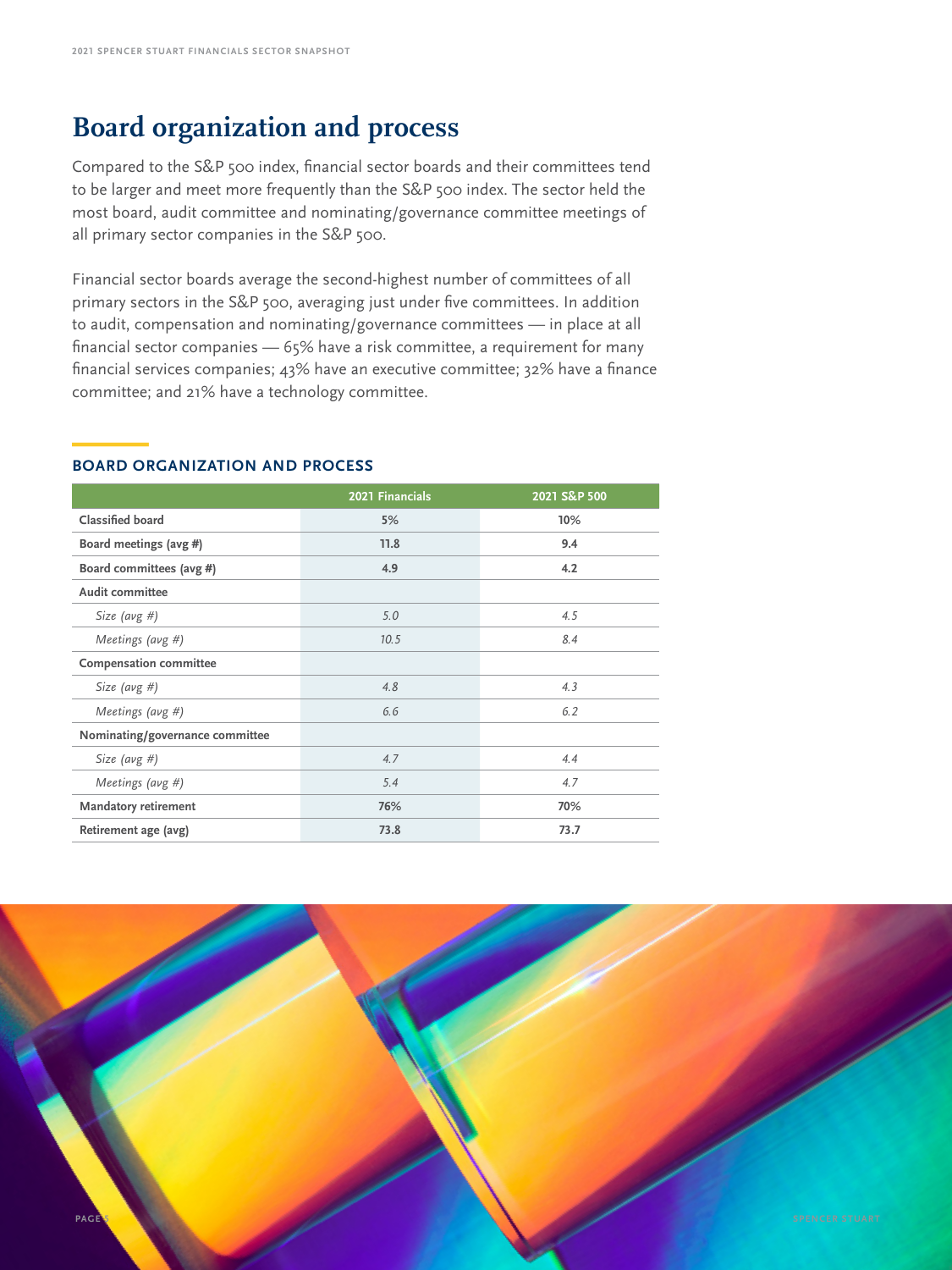## Financial Sector Companies

#### AFLAC

American Express Company American International Group Ameriprise Financial Aon plc Arthur J. Gallagher & Co. Assurant Bank of America Corporation Berkshire Hathaway BlackRock Capital One Financial Corporation Cboe Global Markets Chubb Limited Cincinnati Financial Corporation Citigroup Citizens Financial Group Comerica Discover Financial Services Everest Re Group Fifth Third Bancorp First Republic Bank

Franklin Resources Globe Life Huntington Bancshares IntercontinentalExchange Invesco JPMorgan Chase & Co. KeyCorp Lincoln National Corporation Loews Corporation M&T Bank Corporation MarketAxess Holdings Marsh & McLennan Companies MetLife Moody's Corporation Morgan Stanley MSCI Nasdaq Northern Trust Corporation Principal Financial Group Prudential Financial Raymond James Financial Regions Financial Corporation

S&P Global State Street Corporation SVB Financial Group Synchrony Financial T. Rowe Price Group The Allstate Corporation The Bank of New York Mellon Corporation The Charles Schwab Corporation The Goldman Sachs Group The Hartford Financial Services Group The PNC Financial Services Group The Progressive Corporation The Travelers Companies Truist Financial Corporation U.S. Bancorp Unum Group W. R. Berkley Corporation Wells Fargo & Company Willis Towers Watson Public Limited Company Zions Bancorporation